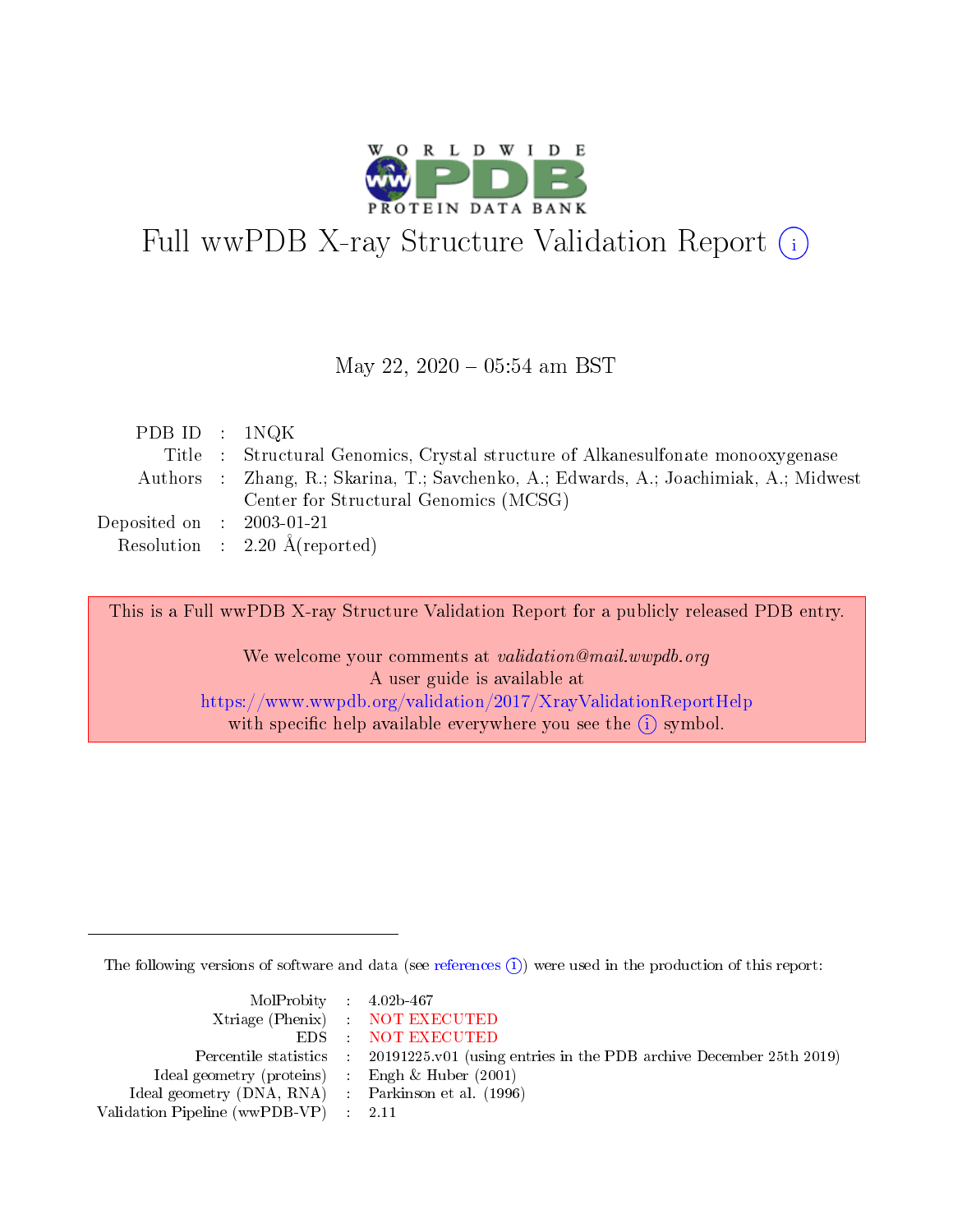# 1 [O](https://www.wwpdb.org/validation/2017/XrayValidationReportHelp#overall_quality)verall quality at a glance  $(i)$

The following experimental techniques were used to determine the structure: X-RAY DIFFRACTION

The reported resolution of this entry is 2.20 Å.

Percentile scores (ranging between 0-100) for global validation metrics of the entry are shown in the following graphic. The table shows the number of entries on which the scores are based.



| Metric                | Whole archive<br>$(\#\text{Entries})$ | Similar resolution<br>$(\#\text{Entries}, \text{resolution range}(\text{\AA}))$ |  |
|-----------------------|---------------------------------------|---------------------------------------------------------------------------------|--|
| Clashscore            | 141614                                | $5594(2.20-2.20)$                                                               |  |
| Ramachandran outliers | 138981                                | $5503(2.20-2.20)$                                                               |  |
| Sidechain outliers    | 138945                                | $5504(2.20-2.20)$                                                               |  |

The table below summarises the geometric issues observed across the polymeric chains and their fit to the electron density. The red, orange, yellow and green segments on the lower bar indicate the fraction of residues that contain outliers for  $\geq=3$ , 2, 1 and 0 types of geometric quality criteria respectively. A grey segment represents the fraction of residues that are not modelled. The numeric value for each fraction is indicated below the corresponding segment, with a dot representing fractions  $\leq=5\%$ 

Note EDS was not executed.

| Mol | $\cap$ hain | Length | Quality of chain |     |    |
|-----|-------------|--------|------------------|-----|----|
|     |             | 381    | 66%              | 23% | 9% |

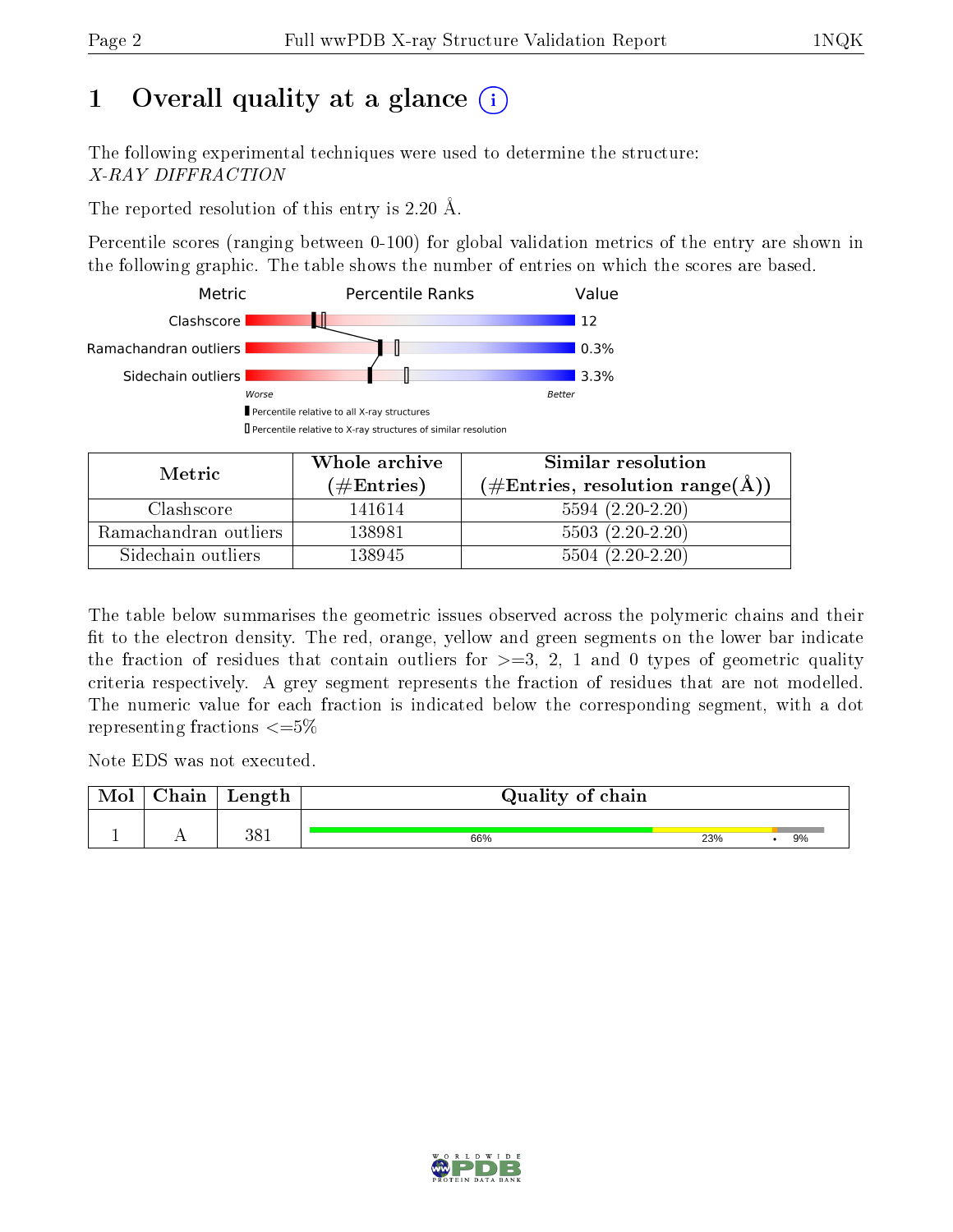# 2 Entry composition (i)

There are 2 unique types of molecules in this entry. The entry contains 2816 atoms, of which 0 are hydrogens and 0 are deuteriums.

In the tables below, the ZeroOcc column contains the number of atoms modelled with zero occupancy, the AltConf column contains the number of residues with at least one atom in alternate conformation and the Trace column contains the number of residues modelled with at most 2 atoms.

Molecule 1 is a protein called Alkanesulfonate monooxygenase.

| Mol | Chain | Residues |               |      | $\bm{\mathrm{Atoms}}$ |     | $\text{ZeroOcc} \mid \text{AltConf} \mid \text{Trace}$ |  |
|-----|-------|----------|---------------|------|-----------------------|-----|--------------------------------------------------------|--|
|     | . .   | 345      | Total<br>2672 | 1702 | 470                   | 496 |                                                        |  |

• Molecule 2 is water.

|  | $\text{Mol}$   Chain   Residues | Atoms         | $^{\prime}$ ZeroOcc   AltConf $^{\prime}$ |  |
|--|---------------------------------|---------------|-------------------------------------------|--|
|  |                                 | Total<br>l 44 |                                           |  |

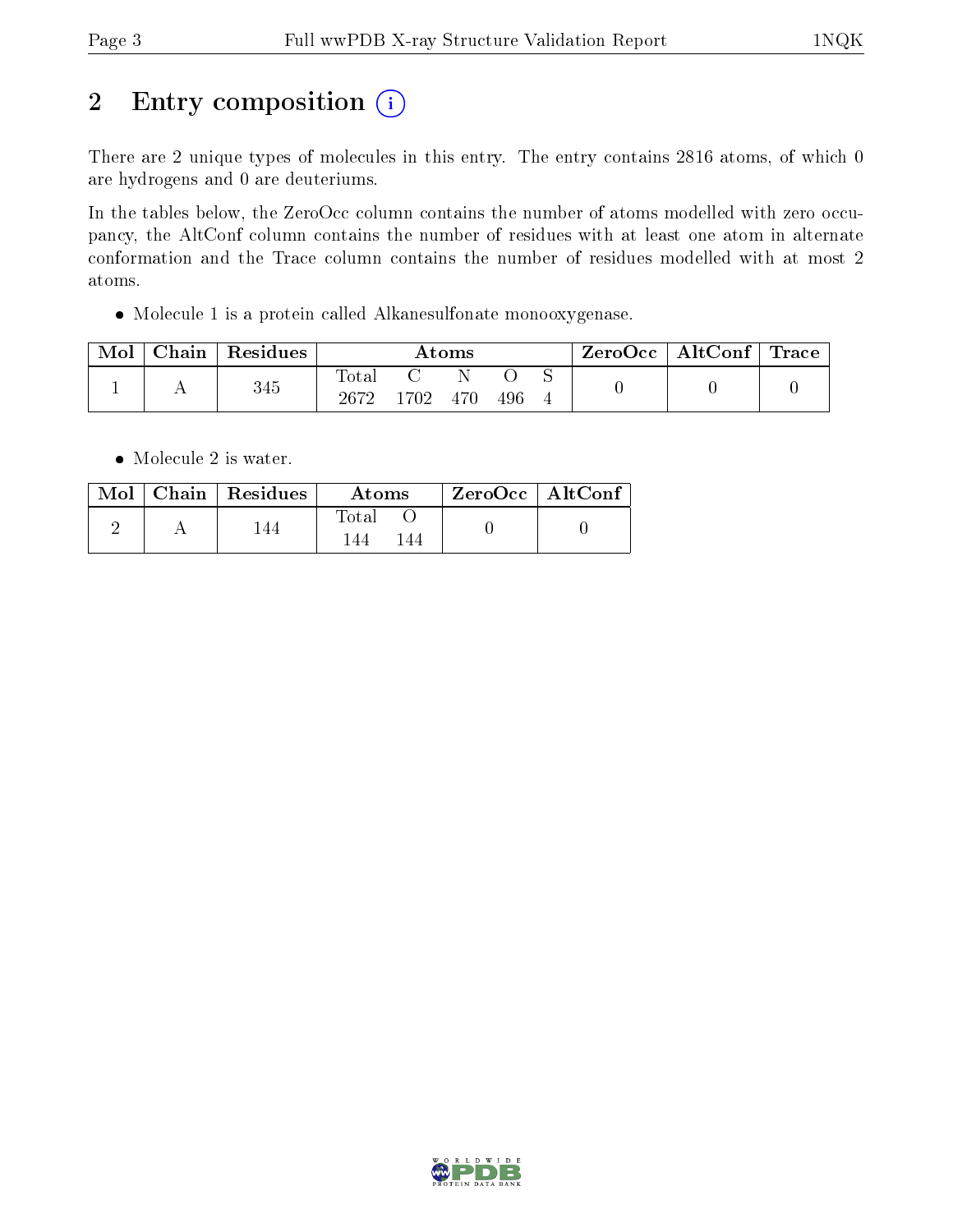# 3 Residue-property plots  $(i)$

These plots are drawn for all protein, RNA and DNA chains in the entry. The first graphic for a chain summarises the proportions of the various outlier classes displayed in the second graphic. The second graphic shows the sequence view annotated by issues in geometry. Residues are colorcoded according to the number of geometric quality criteria for which they contain at least one outlier: green  $= 0$ , yellow  $= 1$ , orange  $= 2$  and red  $= 3$  or more. Stretches of 2 or more consecutive residues without any outlier are shown as a green connector. Residues present in the sample, but not in the model, are shown in grey.

Note EDS was not executed.

• Molecule 1: Alkanesulfonate monooxygenase



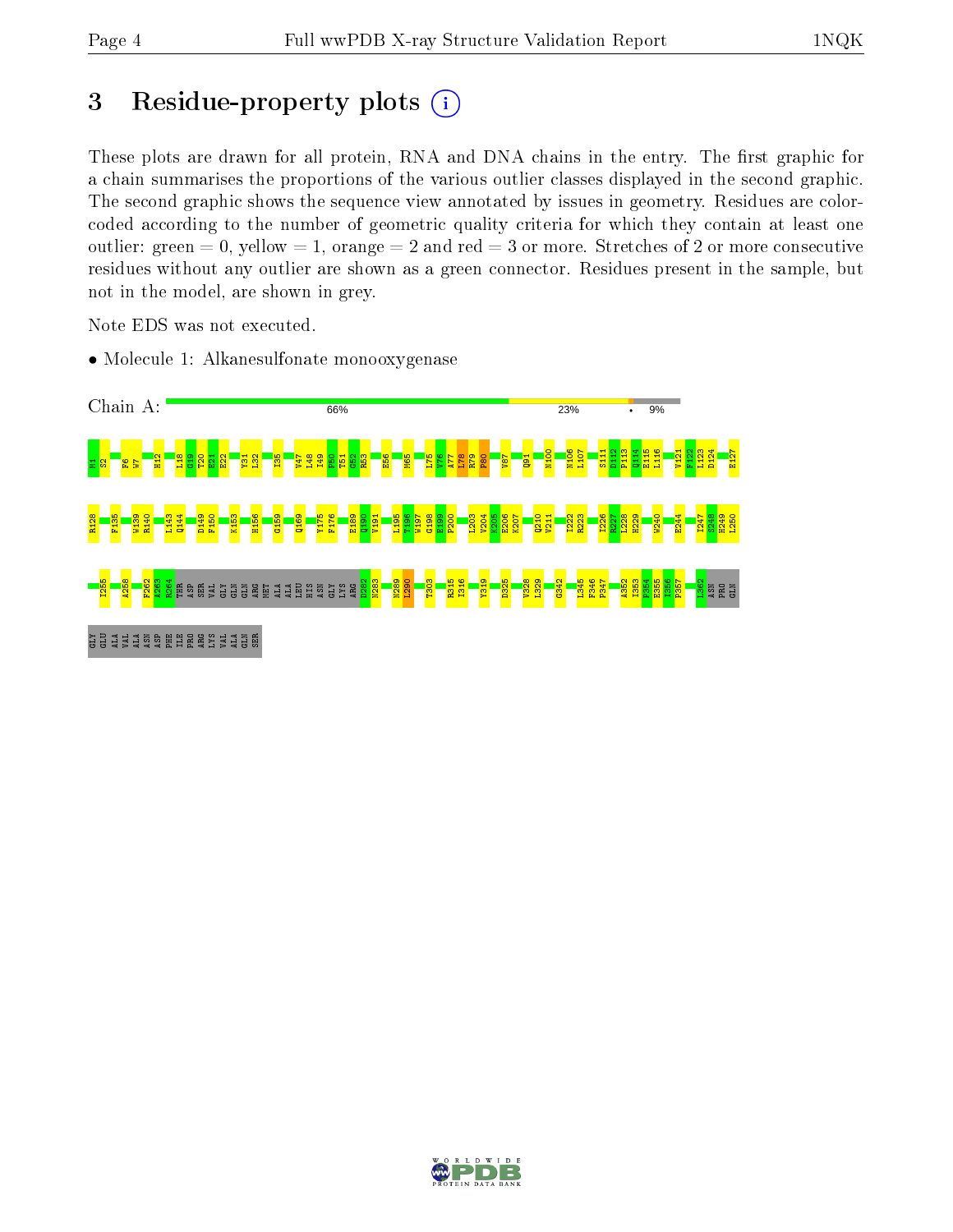# 4 Data and refinement statistics  $(i)$

Xtriage (Phenix) and EDS were not executed - this section is therefore incomplete.

| Property                               | Value                                           | Source    |  |
|----------------------------------------|-------------------------------------------------|-----------|--|
| Space group                            | I 41 2 2                                        | Depositor |  |
| Cell constants                         | 84.25Å<br>84.25Å<br>234.13A                     | Depositor |  |
| a, b, c, $\alpha$ , $\beta$ , $\gamma$ | $90.00^\circ$<br>$90.00^\circ$<br>$90.00^\circ$ |           |  |
| Resolution (A)                         | 42.13<br>- 2.20                                 | Depositor |  |
| % Data completeness                    | 84.2 (42.13-2.20)                               | Depositor |  |
| (in resolution range)                  |                                                 |           |  |
| $R_{merge}$                            | 0.07                                            | Depositor |  |
| $\mathrm{R}_{sym}$                     | (Not available)                                 | Depositor |  |
| Refinement program                     | CNS 0.9                                         | Depositor |  |
| $R, R_{free}$                          | 0.266<br>0.201                                  | Depositor |  |
| Estimated twinning fraction            | No twinning to report.                          | Xtriage   |  |
| Total number of atoms                  | 2816                                            | wwPDB-VP  |  |
| Average B, all atoms $(A^2)$           | 44.0                                            | wwPDB-VP  |  |

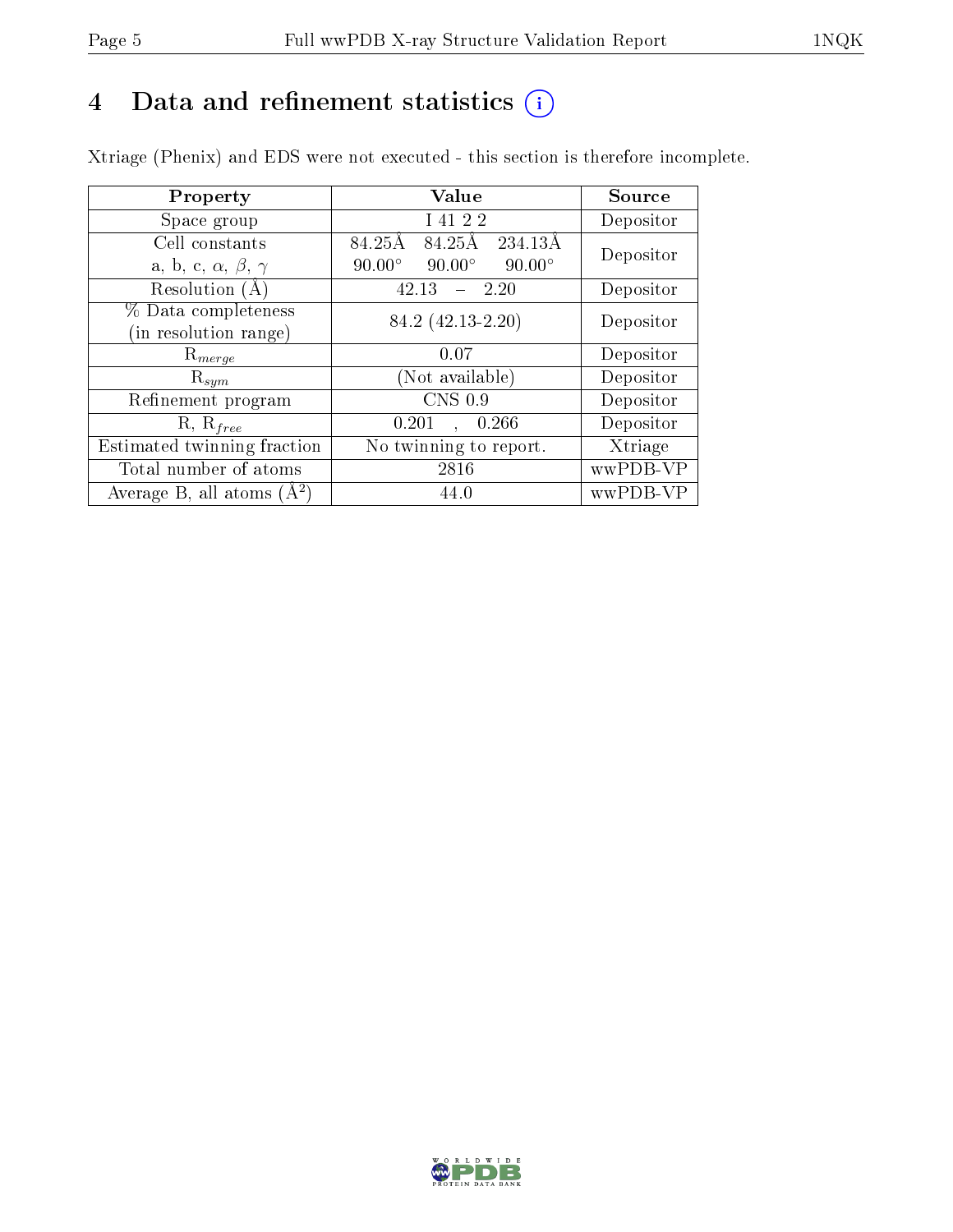# 5 Model quality  $(i)$

## 5.1 Standard geometry  $(i)$

The Z score for a bond length (or angle) is the number of standard deviations the observed value is removed from the expected value. A bond length (or angle) with  $|Z| > 5$  is considered an outlier worth inspection. RMSZ is the root-mean-square of all Z scores of the bond lengths (or angles).

| Mol | Chain |      | <b>Bond lengths</b>             | Bond angles |        |  |
|-----|-------|------|---------------------------------|-------------|--------|--|
|     |       |      | RMSZ $ #Z  > 5$ RMSZ $ #Z  > 5$ |             |        |  |
|     |       | 0.39 | 0/2736                          | 0.62        | 0/3727 |  |

There are no bond length outliers.

There are no bond angle outliers.

There are no chirality outliers.

There are no planarity outliers.

## 5.2 Too-close contacts  $\overline{()}$

In the following table, the Non-H and H(model) columns list the number of non-hydrogen atoms and hydrogen atoms in the chain respectively. The H(added) column lists the number of hydrogen atoms added and optimized by MolProbity. The Clashes column lists the number of clashes within the asymmetric unit, whereas Symm-Clashes lists symmetry related clashes.

| Mol |      |  | Chain   Non-H   H(model)   H(added)   Clashes   Symm-Clashes |
|-----|------|--|--------------------------------------------------------------|
|     | 2672 |  |                                                              |
|     |      |  |                                                              |
|     | 2816 |  |                                                              |

The all-atom clashscore is defined as the number of clashes found per 1000 atoms (including hydrogen atoms). The all-atom clashscore for this structure is 12.

All (65) close contacts within the same asymmetric unit are listed below, sorted by their clash magnitude.

| Atom-1            | Atom-2              | Interatomic<br>distance $(A)$ | Clash<br>overlap $(A)$ |
|-------------------|---------------------|-------------------------------|------------------------|
| 1: A:198: GLY:HA2 | 1: A:226: ILE:HD11  | 175                           | 0.69                   |
| 1: A:18:LEU:HD12  | 1: A:247: ILE: HG22 | 176                           | 0.68                   |
| 1: A:206: GLU:O   | 1: A:210: GLN: HG3  | 193                           | በ 67                   |
| 1: A:53: ARG:HD2  | 1: A:115: GLU: HG3  | 1 77                          | N 65                   |

Continued on next page...

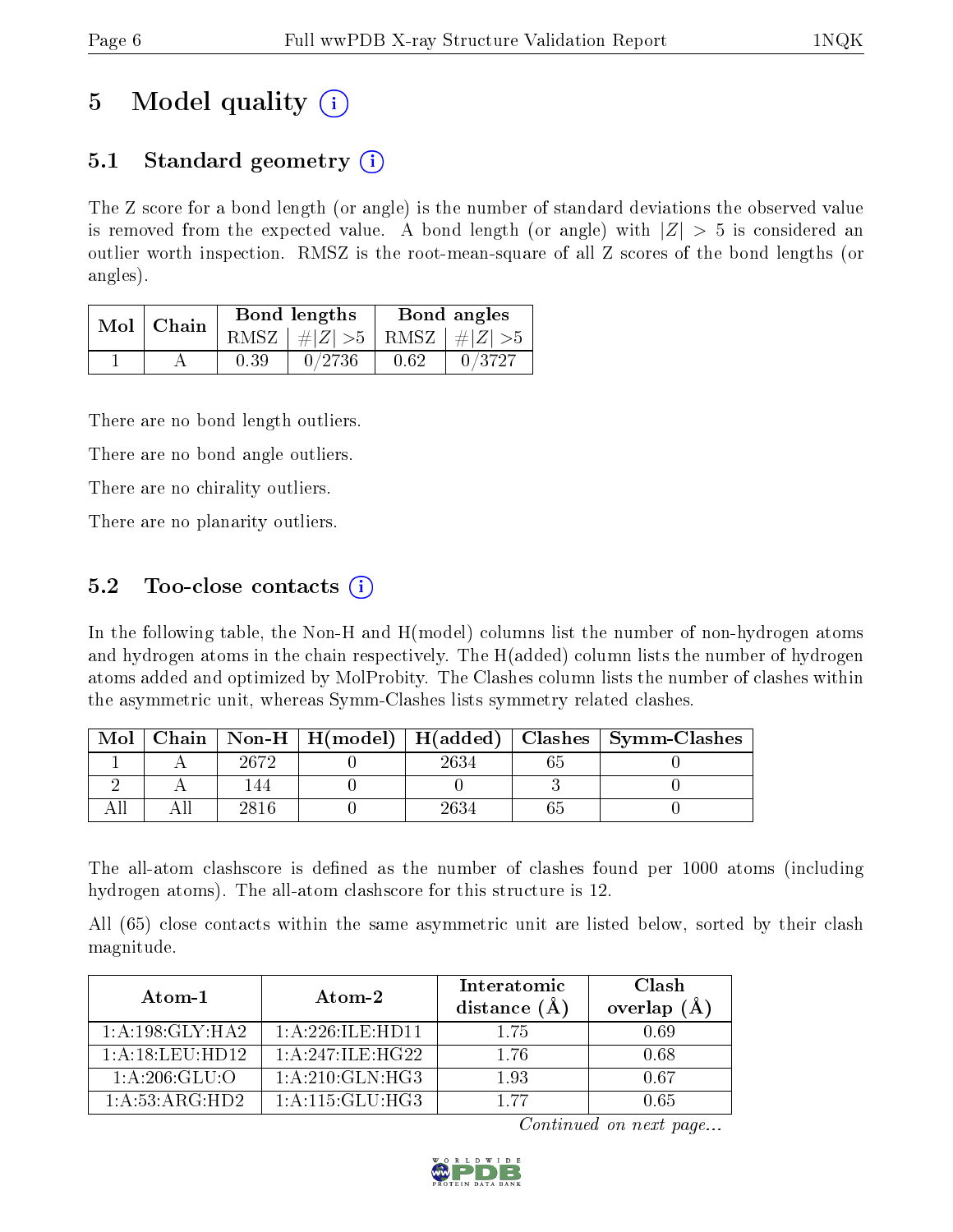| Continuea from previous page |                              | Interatomic    | $\overline{\text{Clash}}$ |
|------------------------------|------------------------------|----------------|---------------------------|
| Atom-1                       | Atom-2                       | distance $(A)$ | overlap $(A)$             |
| 1: A:211: VAL:CG1            | $1:$ A:222:ILE:HD11          | 2.29           | 0.63                      |
| $1:\overline{A:53:ARG:CG}$   | 1: A:115: GLU:HG3            | 2.30           | 0.62                      |
| 1: A: 176: PHE: CB           | 1: A:191: VAL:HGI1           | 2.31           | 0.60                      |
| 1:A:223:ARG:HD2              | 1:A:325:ASP:OD2              | 2.01           | 0.60                      |
| 1:A:262:PHE:HB2              | 1:A:283:ASN:HB3              | 1.84           | 0.60                      |
| 1: A:176: PHE:HB3            | 1:A:191:VAL:HG11             | 1.84           | 0.59                      |
| 1: A:290: LEU: HD22          | 1: A:303:THR:HB              | 1.86           | 0.57                      |
| 1:A:100:ASN:ND2              | 1: A: 357: PRO: HB2          | 2.20           | 0.57                      |
| 1: A: 75: LEU: HD11          | 1: A: 106: ASN: HB2          | 1.85           | 0.57                      |
| 1:A:18:LEU:HD12              | 1: A:247: ILE: CG2           | 2.36           | $0.56\,$                  |
| 1: A:80: PRO:HG3             | 1: A: 107: LEU: HD11         | 1.87           | $0.55\,$                  |
| 1:A:53:ARG:CD                | 1: A:115: GLU:HG3            | 2.37           | 0.55                      |
| 1:A:116:LEU:CD1              | 1:A:128:ARG:HD3              | 2.37           | 0.55                      |
| 1:A:156:HIS:HB2              | 2:A:438:HOH:O                | 2.07           | 0.54                      |
| 1:A:51:THR:HB                | 1:A:77:ALA:HB3               | 1.89           | 0.53                      |
| 1:A:240:TRP:O                | 1: A:244: GLU:HG2            | 2.09           | 0.53                      |
| 1:A:228:LEU:O                | 1:A:329:LEU:HA               | 2.09           | 0.53                      |
| 1: A:22: GLU:HG2             | 1:A:249:HIS:CD2              | 2.44           | $0.52\,$                  |
| 1:A:250:LEU:HB2              | 1:A:255:ILE:HD11             | 1.92           | $0.52\,$                  |
| 1:A:258:ALA:O                | $1: A:262:$ PHE:HD2          | 1.94           | 0.50                      |
| 1:A:204:VAL:HG21             | 1: A:319: TYR: HE1           | 1.77           | 0.48                      |
| 1: A: 189: GLU: HG2          | 1: A: 189: GLU:O             | 2.14           | 0.48                      |
| 1: A:6: PHE: HB2             | 1:A:328:VAL:HA               | 1.95           | 0.47                      |
| 1:A:2:SER:HB3                | $1:A:352:ALA:\overline{HB2}$ | 1.96           | 0.47                      |
| 1:A:204:VAL:HG21             | 1: A:319: TYR: CE1           | 2.50           | 0.47                      |
| 1: A: 111: SER: O            | 1:A:113:PRO:HD3              | 2.15           | 0.47                      |
| 1:A:200:PRO:HD2              | 1:A:203:LEU:HD12             | 1.96           | 0.47                      |
| 1: A:78: LEU: HD22           | 1: A: 135: PHE: CE2          | 2.51           | 0.46                      |
| 1:A:48:LEU:HD12              | 1:A:49:ILE:N                 | 2.30           | 0.46                      |
| 1: A:20:THR:OG1              | 1: A:22: GLU:HB3             | 2.16           | 0.46                      |
| 1:A:123:LEU:HB3              | 1:A:127:GLU:HB2              | 1.98           | 0.46                      |
| 1: A:342: GLY:O              | $1: A:346:$ PHE:HB2          | 2.17           | 0.45                      |
| 1: A:87:VAL:O                | 1: A:91: GLN: HG3            | 2.16           | 0.45                      |
| 1:A:139:TRP:CZ2              | 1:A:143:LEU:HD11             | 2.51           | 0.45                      |
| 1:A:176:PHE:HB2              | 1: A: 191: VAL: HG11         | 1.99           | 0.45                      |
| 1:A:316:ILE:HD12             | 1: A:345:LEU:HD21            | 1.99           | 0.44                      |
| 1:A:211:VAL:HG12             | 1:A:222:ILE:HD11             | 2.00           | 0.44                      |
| 1:A:211:VAL:HG11             | 1:A:222:ILE:HD11             | 1.98           | 0.44                      |
| 1: A:53: ARG:HG3             | 1:A:115:GLU:HG3              | 1.98           | 0.44                      |
| 1: A:175: TYR: N             | 1: A:175: TYR: CD1           | 2.85           | 0.43                      |
| 1:A:223:ARG:NH1              | 1:A:325:ASP:OD1              | 2.51           | 0.43                      |

Continued from previous page.

Continued on next page...

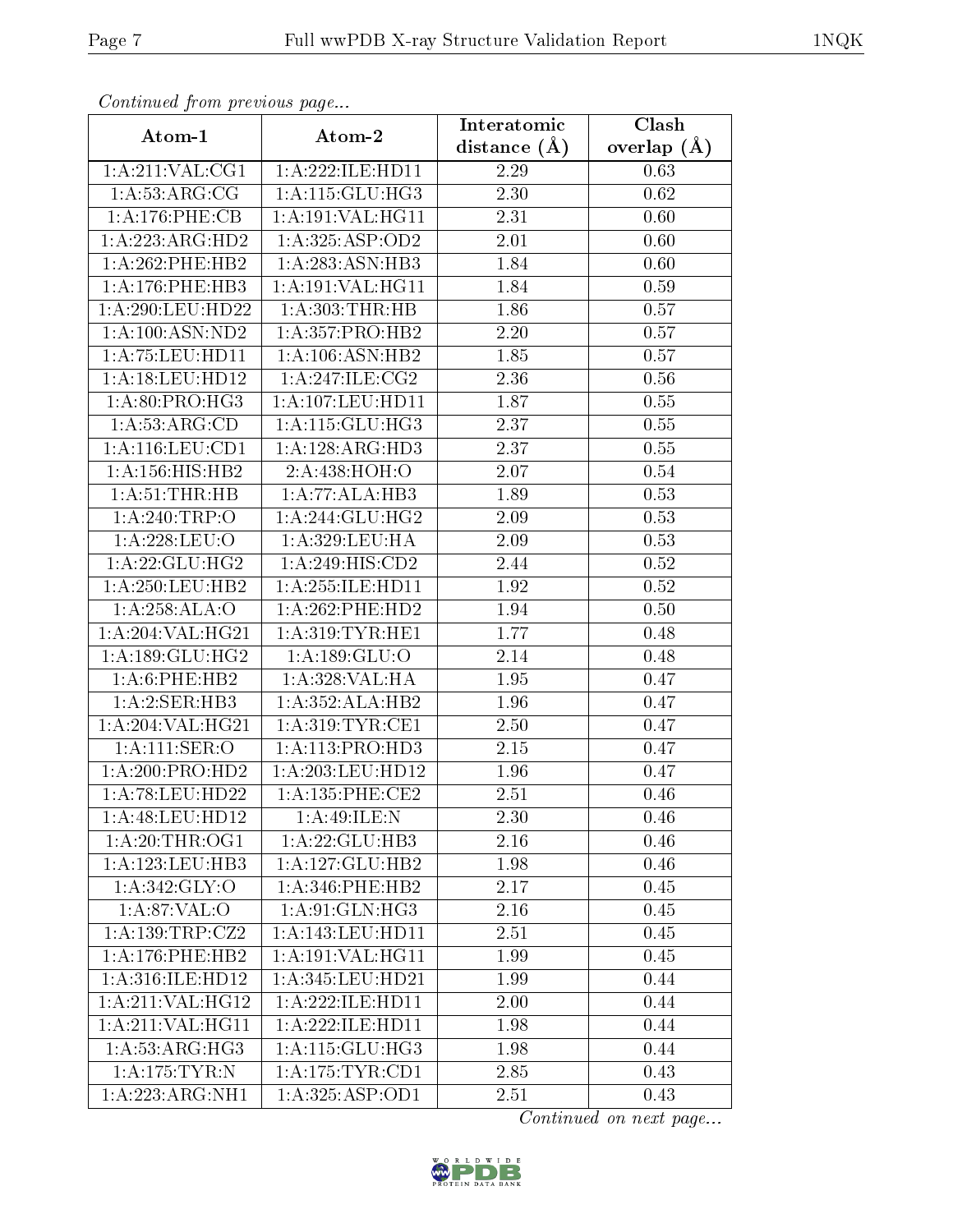|                     |                      | Interatomic    | Clash         |
|---------------------|----------------------|----------------|---------------|
| Atom-1              | Atom-2               | distance $(A)$ | overlap $(A)$ |
| 1:A:262:PHE:CB      | 1:A:283:ASN:HB3      | 2.46           | 0.43          |
| 1:A:7:TRP:HB3       | 1:A:47:VAL:HG12      | 2.00           | 0.43          |
| 1: A: 153: LYS: HD3 | 2:A:481:HOH:O        | 2.18           | 0.43          |
| 1: A:207:LYS:HE3    | 1: A:207:LYS:HB2     | 1.88           | 0.43          |
| 1:A:289:ASN:HD22    | 1:A:315:ARG:HH21     | 1.66           | 0.42          |
| 1: A:78: LEU: HD22  | 1: A: 135: PHE: HE2  | 1.85           | 0.42          |
| 1: A:290:LEU:HD23   | 1: A:290:LEU:HA      | 1.81           | 0.42          |
| 1:A:79:ARG:HH11     | 1:A:79:ARG:HB3       | 1.84           | 0.42          |
| 1: A:150: PHE:O     | 1: A: 156: HIS: HA   | 2.18           | 0.42          |
| 1:A:229:HIS:HEL     | 2:A:402:HOH:O        | 2.02           | 0.42          |
| 1: A:175: TYR: N    | 1: A: 175: TYR: HD1  | 2.18           | 0.42          |
| 1:A:140:ARG:O       | 1: A:144: GLN: HG3   | 2.20           | 0.41          |
| 1: A:31:TYR:CE2     | 1: A:35: ILE: HDI1   | 2.56           | 0.41          |
| 1:A:289:ASN:HD22    | 1:A:315:ARG:NH2      | 2.17           | 0.41          |
| 1:A:80:PRO:CG       | 1: A: 107: LEU: HD11 | 2.49           | 0.41          |
| 1: A:32:LEU: C      | 1: A:65: MET:HE1     | 2.41           | 0.41          |
| 1: A: 124: ASP: OD2 | 1: A: 127: GLU: HG3  | 2.21           | 0.41          |
| 1:A:346:PHE:HB2     | 1:A:347:PRO:HD3      | 2.03           | 0.40          |
| 1:A:116:LEU:HB3     | 1:A:121:VAL:HB       | 2.03           | 0.40          |
| 1:A:149:ASP:OD1     | 1: A: 159: GLY:N     | 2.53           | 0.40          |

Continued from previous page...

There are no symmetry-related clashes.

## 5.3 Torsion angles (i)

#### 5.3.1 Protein backbone (i)

In the following table, the Percentiles column shows the percent Ramachandran outliers of the chain as a percentile score with respect to all X-ray entries followed by that with respect to entries of similar resolution.

The Analysed column shows the number of residues for which the backbone conformation was analysed, and the total number of residues.

| Mol   Chain | Analysed   Favoured   Allowed   Outliers   Percentiles |  |                                 |  |
|-------------|--------------------------------------------------------|--|---------------------------------|--|
|             | 341/381 (90%)   325 (95%)   15 (4%)   1 (0%)           |  | $\vert 41 \vert \vert 46 \vert$ |  |

All (1) Ramachandran outliers are listed below:

| Mol | Chain | Res | тре |
|-----|-------|-----|-----|
|     |       |     |     |

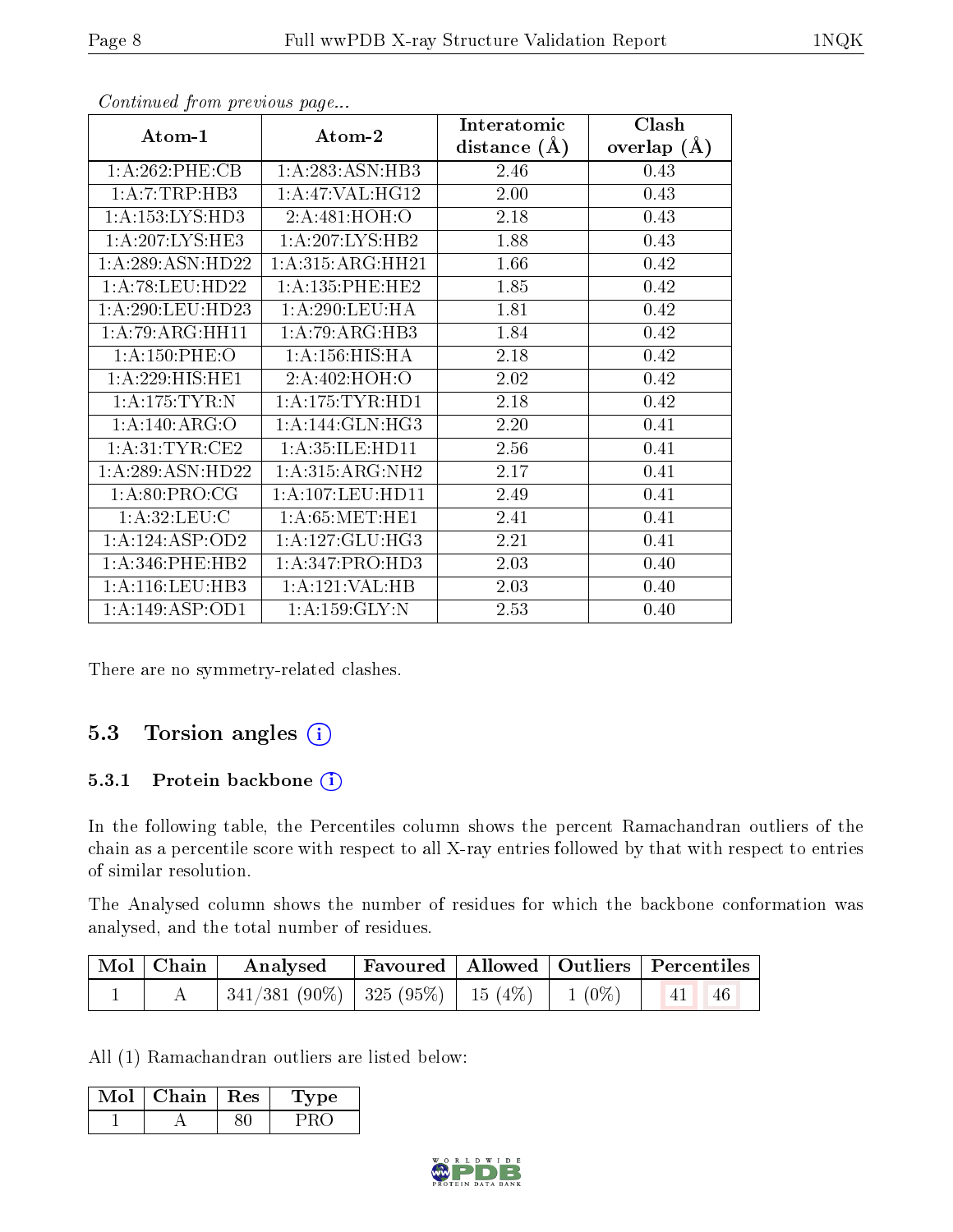#### 5.3.2 Protein sidechains  $(i)$

In the following table, the Percentiles column shows the percent sidechain outliers of the chain as a percentile score with respect to all X-ray entries followed by that with respect to entries of similar resolution.

The Analysed column shows the number of residues for which the sidechain conformation was analysed, and the total number of residues.

| $\mid$ Mol $\mid$ Chain $\mid$ | Analysed   Rotameric   Outliers   Percentiles       |  |           |
|--------------------------------|-----------------------------------------------------|--|-----------|
|                                | $\mid$ 274/303 (90%) $\mid$ 265 (97%) $\mid$ 9 (3%) |  | 38 <br>49 |

All (9) residues with a non-rotameric sidechain are listed below:

| Mol | ${\rm Chain}$ | Res | <b>Type</b> |
|-----|---------------|-----|-------------|
| 1   | A             | 12  | <b>HIS</b>  |
|     | А             | 56  | GLU         |
|     | А             | 78  | <b>LEU</b>  |
| 1   | А             | 169 | <b>GLN</b>  |
| 1   | А             | 195 | LEU         |
| 1   | А             | 197 | TRP         |
| 1   | А             | 290 | LEU         |
|     |               | 353 | ILE         |
|     |               | 355 | ${\rm GLU}$ |

Some sidechains can be flipped to improve hydrogen bonding and reduce clashes. All (7) such sidechains are listed below:

| Mol | Chain | Res | <b>Type</b> |
|-----|-------|-----|-------------|
|     | А     | 29  | <b>HIS</b>  |
|     |       | 137 | <b>GLN</b>  |
|     | А     | 168 | <b>GLN</b>  |
|     | А     | 184 | <b>GLN</b>  |
|     |       | 210 | <b>GLN</b>  |
|     | А     | 283 | <b>ASN</b>  |
|     |       | 289 | <b>ASN</b>  |

#### 5.3.3 RNA (i)

There are no RNA molecules in this entry.

### 5.4 Non-standard residues in protein, DNA, RNA chains  $(i)$

There are no non-standard protein/DNA/RNA residues in this entry.

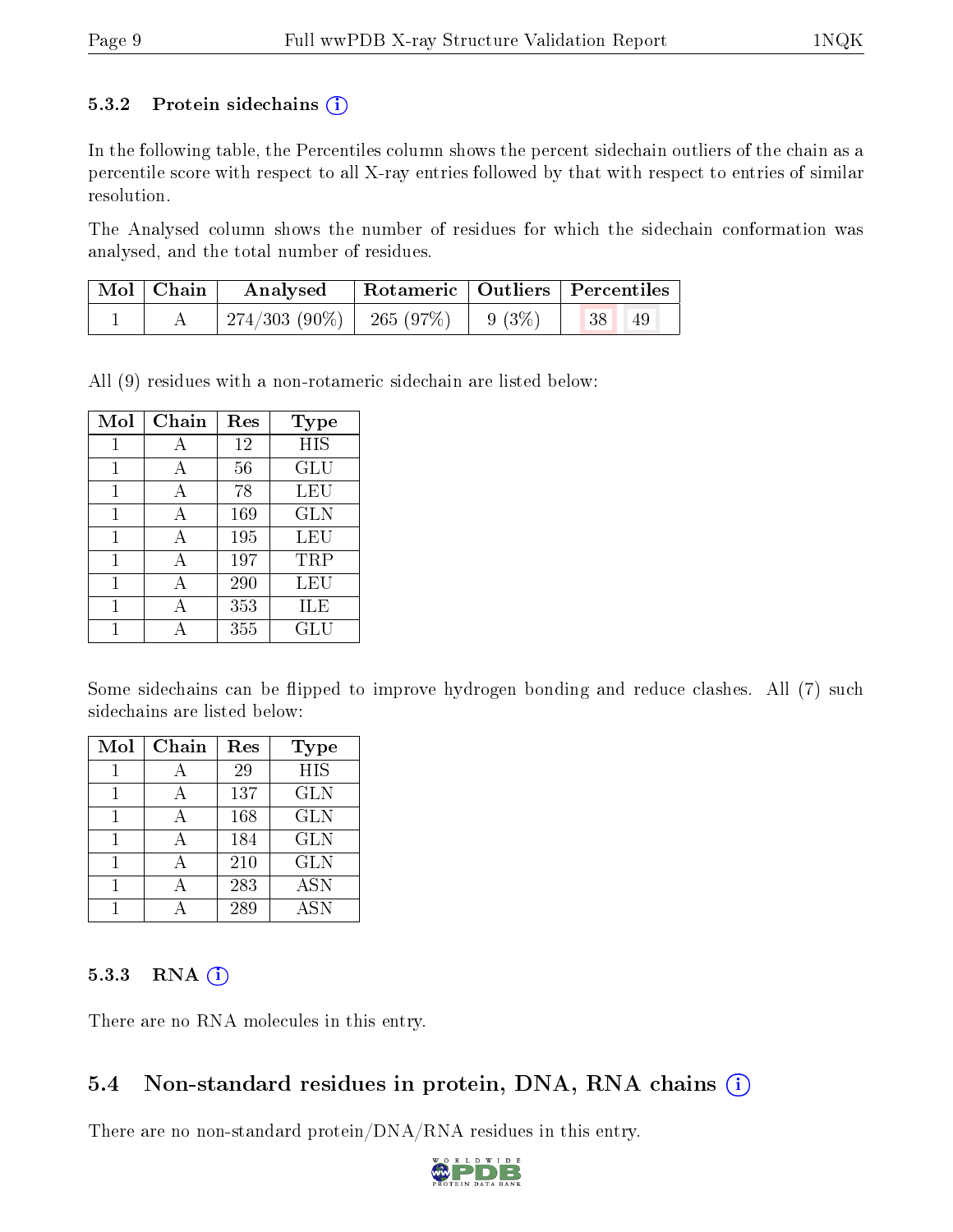#### 5.5 Carbohydrates (i)

There are no carbohydrates in this entry.

## 5.6 Ligand geometry  $(i)$

There are no ligands in this entry.

## 5.7 [O](https://www.wwpdb.org/validation/2017/XrayValidationReportHelp#nonstandard_residues_and_ligands)ther polymers  $(i)$

There are no such residues in this entry.

### 5.8 Polymer linkage issues  $(i)$

There are no chain breaks in this entry.